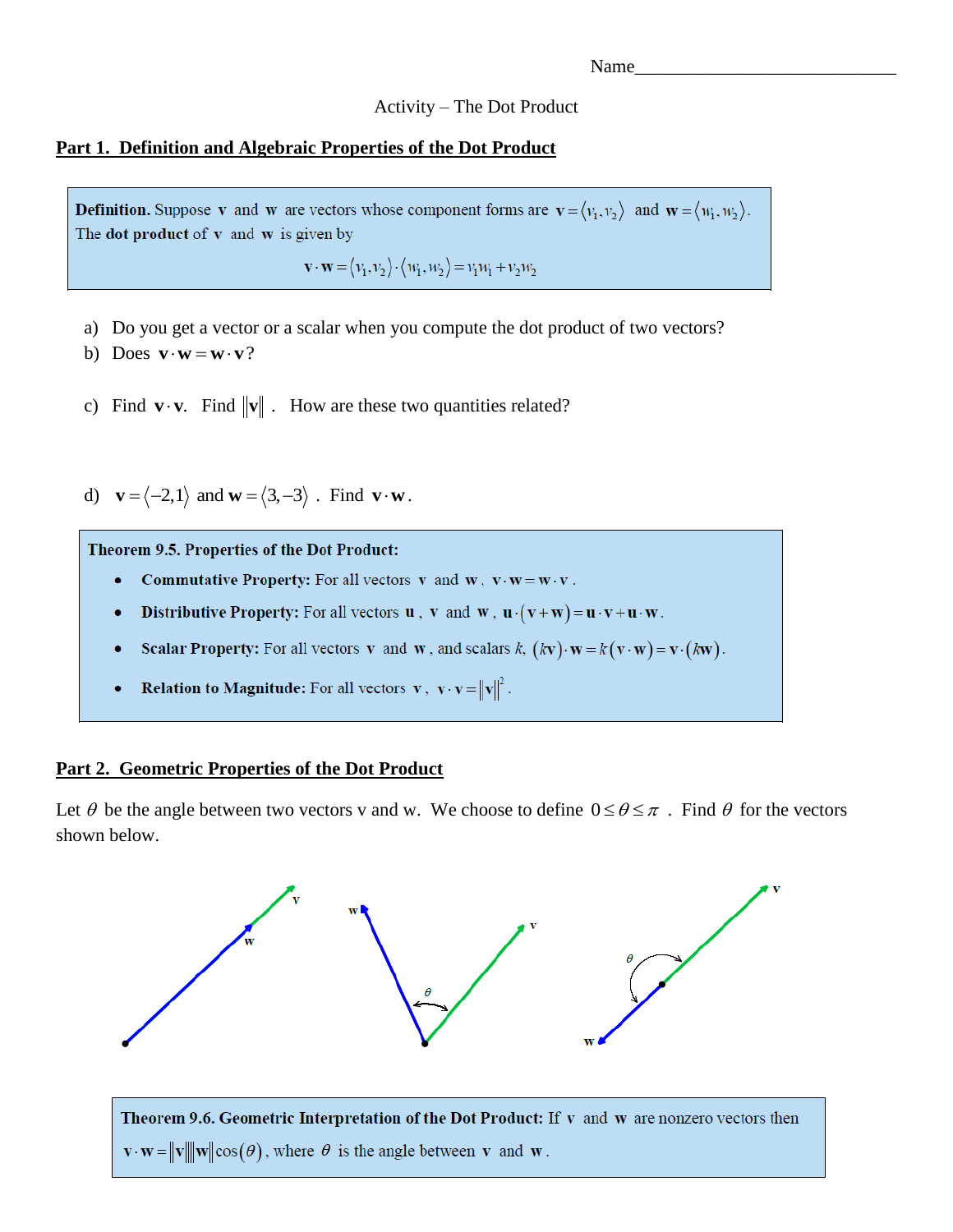# **Part 3. Determining the Angle Between Two Vectors.**

Using  $\mathbf{v} \cdot \mathbf{w} = ||\mathbf{v}|| \cdot ||\mathbf{w}|| \cos(\theta)$ , solve for  $\theta$ .



Find the angle between the following pairs of vectors:

- 1.  $\mathbf{v} = \langle 3, -3\sqrt{3} \rangle$  and  $\mathbf{w} = \langle -\sqrt{3}, 1 \rangle$
- 2.  $\mathbf{v} = \langle 2, 2 \rangle$  and  $\mathbf{w} = \langle 5, -5 \rangle$
- 3.  $\mathbf{v} = \langle 3, -4 \rangle$  and  $\mathbf{w} = \langle 2, 1 \rangle$

If the angle between two vectors is  $\frac{\pi}{2}$  or 90 2 , we call the vectors \_\_\_\_\_\_\_\_\_\_\_\_\_\_\_\_\_\_\_\_\_\_

and we write \_\_\_\_\_\_\_\_\_\_\_\_\_\_\_\_\_\_\_\_\_\_\_\_.

If **v** and **w** are orthogonal, what would  $\mathbf{v} \cdot \mathbf{w}$  equal?

### **Part 4. Orthogonal Projection**

- 1. Draw a perpendicular line from the tip of **v** to **w**.
- 2. Label the point of intersection with **w** R.
- 3. Make a new vector  $\mathbf{p} = \overrightarrow{OR}$ .

This new vector **p** is called the projection of **v** onto **w**.



Theorem 9.9. If y and w are nonzero vectors, then the orthogonal projection of y onto w, denoted  $proj_w(v)$ , is given by  $proj_{w}(v) = \left(\frac{v \cdot w}{\|w\|^2}\right) w$